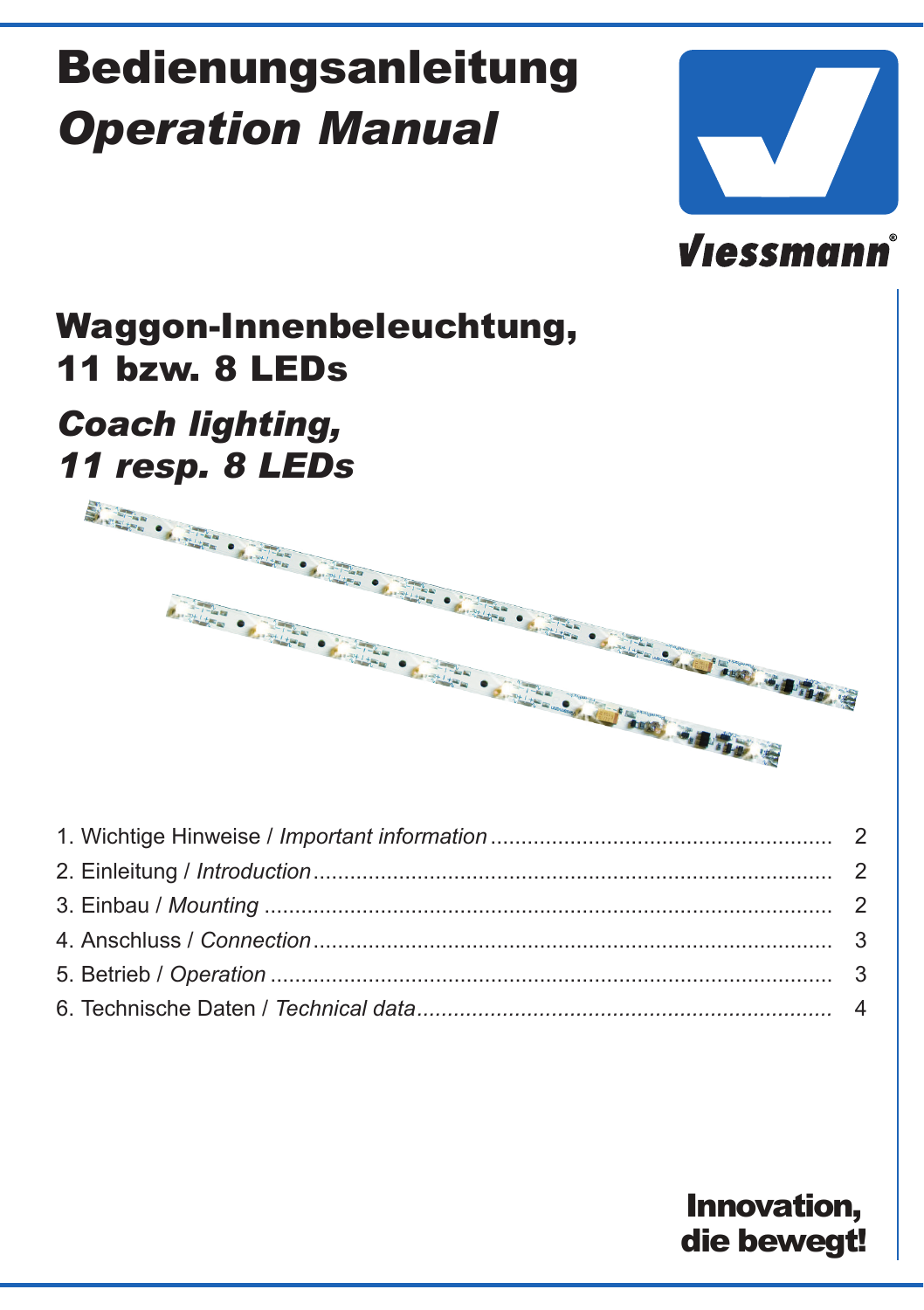## 1. Wichtige Hinweise

Bitte lesen Sie vor der ersten Anwendung des Produktes bzw. dessen Einbau diese Bedienungsanleitung aufmerksam durch. Bewahren Sie diese auf, sie ist Teil des Produktes.

#### 1.1 Sicherheitshinweise



### **Vorsicht:**

Aufgrund der vorgesehenen Verwendung kann das Produkt Spitzen, Kanten und abbruchgefährdete Teile aufweisen. Für die Montage sind Werkzeuge nötig.

#### **Stromschlaggefahr!**

Die Anschlussdrähte niemals in eine Steckdose einführen! Verwendetes Versorgungsgerät (Transformator, Netzteil) regelmäßig auf Schäden überprüfen. Bei Schäden am Versorgungsgerät dieses keinesfalls benutzen!

Alle Anschluss- und Montagearbeiten nur bei abgeschalteter Betriebsspannung durchführen!

Ausschließlich nach VDE/EN gefertigte Modellbahntransformatoren verwenden!

Stromquellen unbedingt so absichern, dass es bei einem Kurzschluss nicht zum Kabelbrand kommen kann.

#### 1.2 Das Produkt richtig verwenden

Dieses Produkt ist bestimmt:

- Zum Einbau in Modelleisenbahnwaggons unter Beachtung der Einbauhinweise in der Anleitung des Waggons.
- Zum Betrieb mit einem zugelassenen Modellbahntrafo, sowohl im DC- als auch AC-Betrieb sowie Digitalsystemen.
- Zum Betrieb in trockenen Räumen.

Jeder darüber hinausgehende Gebrauch gilt als nicht bestimmungsgemäß. Für daraus resultierende Schäden haftet der Hersteller nicht.

#### 1.3 Packungsinhalt überprüfen

Kontrollieren Sie den Lieferumfang auf Vollständigkeit:

- Waggon-Innenbeleuchtung mit 11 bzw. 8 LEDs
- Anleitung

## 2. Einleitung

Die vielfach kürzbaren Waggon-Innenbeleuchtungen sind mit wartungsfreien, stromsparenden LEDs und hellem Licht ausgestattet. Die Helligkeit ist durch Potentiometer einstellbar. Geeignet für Waggons aller Hersteller, die für Beleuchtung vorgesehen sind. Die Platine wird unter dem Waggondach befestigt. Flackerschutz und Konstantstromquelle für gleichbleibend helles Licht sind integriert. Die Stromversorgung erfolgt entweder durch am Waggon vorhandene Schleifer/Kontaktsätze oder durch unsere stromführenden Kupplungen Art. 5048/5071 (H0). Für Gleich-, Wechsel- und Digitalstrom geeignet. Mit Anschlussmöglichkeit für Zugschlussbeleuchtung.

## 3. Einbau

Beachten Sie die Hinweise zum Einbau von Beleuchtungen in der Anleitung Ihres Waggons.

Kürzen Sie die Waggon-Innenbeleuchtung mit einer geeigneten Säge an einer der markierten Trennstellen auf die erforderliche Länge (Abb. 1). Reststücke lassen sich an weiteren Waggon-Innenbeleuchtungen gleichen Typs wiederverwenden, wobei maximal 11 LEDs zusammengeschaltet werden dürfen.

## *1. Important information*

*Please read this manual completely and attentively before using the product for the first time. Keep this manual. It is part of the product.* 

## *1.1 Safety instructions*



*Due to the intended use, this product can have peaks, edges and breakable parts. For installation tools are required.*

#### *Electrical hazard!*

*Never put the connecting wires into a power socket! Regularly examine the transformer for damage. In case of any damage, do not use the transformer.*

*Make sure that the power supply is switched off when you mount the device and connect the cables!*

*Only use VDE/EN tested special model train transformers for the power supply!*

*The power sources must be protected to prevent the risk of burning cables.*

#### *1.2 Using the product for its correct purpose*

*This product is intended:*

- *- For installation in model train coaches. Please observe the mounting instructions in the manual of the coach.*
- *- For connection to an authorized model train transformer, both AC and DC operation and digital systems.*
- *- For operation in dry rooms only.*

*Using the product for any other purpose is not approved and is considered inappropriate. The manufacturer is not responsible for any damage resulting from the improper use of this product.*

#### *1.3 Checking the package contents*

*Check the contents of the package for completeness:*

- *- Coach lighting with 11 resp. 8 LEDs*
- *- Manual*

## *2. Introduction*

*The coach lightings which can be cut to length are equipped with maintenance-free, power-saving LEDs and bright light. The brightness is adjustable by a potentiometer. It can be used in any coach with lighting option of any manufacturer. The board is fastened under the roof. Flicker protection and a constant power supply for uniformly bright light are integrated. The power supply is provided either by the pickup shoes/point units of the coach or Viessmann conducting couplers items 5048/5071 (H0). Suitable for DC, AC or digital power. With connection possibility for train rear lighting.*

## *3. Mounting*

*Please note the instructions regarding the installation of the lighting in the manual of the coach.*

*Shorten the lighting board at one of the marked cut-off areas with a fine saw to the required length (fig. 1). Remaining parts can be used for other coach lightings of the same type. Maximum 11 LEDs can be connected together.*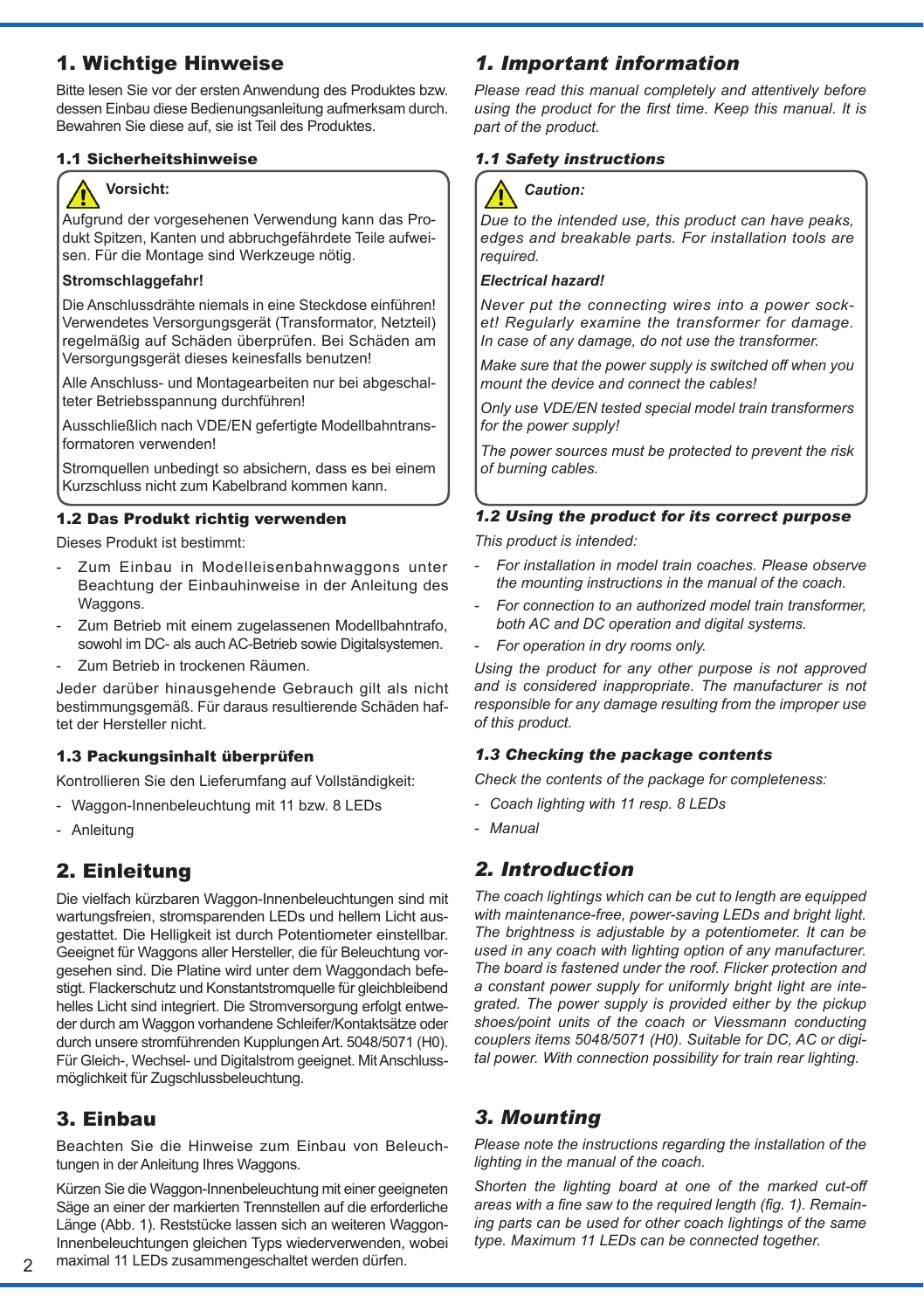## 4. Anschluss

Schließen Sie die Waggon-Innenbeleuchtung gemäß der Abb. 1 an.

- Anschlusskabel ggf. kürzen.
- Die linken bzw. alle rechten Versorgungsanschlüsse auf der Leiterplatte sind bereits miteinander verbunden.
- Die Polarität spielt keine Rolle, da die Waggon-Innenbeleuchtung über Gleichrichter verfügt.

Nach elektrischem Anschluss und Test befestigen Sie die Waggon-Innenbeleuchtung im Fahrzeug. Geeignet ist z. B. doppelseitiges Klebeband zur Fixierung der Leiterplatte unter dem Dach.

## 5. Betrieb

#### 5.1 Helligkeitseinstellung

Anpassung der Helligkeit mit einem feinen Uhrmacher-Schraubendreher am Potentiometer (Abb. 1).



**Vorsicht:**

Die Endlagen nicht überdrehen!

#### 5.2 Stützkondensator/Powerpack

Zur Vergrößerung des integrierten Stromspeichers können Sie an den markierten Lötpunkten einen oder zwei weitere Kondensatoren (Kondensator/Powerpack) anlöten.

#### 5.3 Anschluss von Schlussleuchten

Schlussleuchten können auf zwei Arten mit der Waggon-Innenbeleuchtung verbunden werden.

1. An den Enden der Platine an den beiden mittleren Anschlussflächen (Abb. 1). Hier ist ein 1 k-Widerstand bereits auf der Platine vorhanden.

2. An die mit "+" und "-" gekennzeichneten Lötpunkte an ieder "Trennstelle" lassen sich ein bis zwei rote LEDs parallel anschließen, z. B. Viessmann Art. 5056 (H0). In diesem Falle müssen Vorwiderstände verwendet werden (Abb. 2), sonst wird die Diode der roten LEDs zerstört! Art. 5056 liegt ein solcher Vorwiderstand bereits bei.



Bitte die korrekte Polarität der LEDs beachten!

#### 5.4 Digitalbetrieb

Der Anschluss an einen handelsüblichen Decoder oder Funktionsdecoder (z. B. Art. 5249 oder 5849) ist möglich. Beachten Sie die Anleitung des jeweiligen Funktionsdecoders. Bei Nutzung eines Decoders darf die Dimmfunktion des Decoders für die Innenbeleuchtung nicht genutzt werden. Helligkeit der LEDs bitte über das Poti auf der Platine einstellen.

Sie können die Waggon-Innenbeleuchtung analog zu einer Glühbirne am Licht- oder Funktionsausgang eines Decoders anschließen. Die Polarität ist dabei beliebig.

Bei Verwendung von Stützkondensatoren/Powerpacks ist es möglich, dass die Einschaltströme einen Decoder überlasten. Verwenden Sie dann zur Strombegrenzung einen Vorwiderstand von 10 bis 30 Ohm, den Sie in eine der beiden Zuleitungen einbauen.

## *4. Connection*

*Connect the coach lighting as shown in fig. 1.* 

- *- Shorten the cables if needed.*
- *- The left resp. all right connection pads for supply on the conductor board are already interconnected.*
- *- The polarity is not important thanks to rectifiers.*

*After connecting the power supply and testing it, you can mount and fasten the coach lighting in the waggon. Mount the coach lighting with double-sided adhesive tape underneath the roof of the waggon.* 

## *5. Operation*

#### *5.1 Brightness setting*

*Set the brightness via the small poti "Helligkeitseinstellung" on the board with a small screwdriver (fig. 1).* 



*Do not overwind the stop position!*

#### *5.2 Capacitor/Power pack*

*To enlarge the integrated power storage, additional capacitors can be connected to the board at the marked positions (capacitor/power pack).* 

#### *5.3 Connection of rear lights*

*Rear lights can be connected in two ways with the coach lighting.*

*1. At the ends of the board at the central solder pads (fig. 1). A 1 k resistor is already available on the board.*

*2. One or two red LEDs can be connected to the pads marked with "+" and "-" at every cut-off. E. g. use Viessmann item 5056 (H0). In this case serial resistors must be used (fig. 2), otherwise it will destroy the diode of the red LEDs. Item 5056 includes such a resistor.*



*Please observe the correct polarity of the LEDs!*

#### *5.4 Digital operation*

*Connect the coach lighting to a function decoder (e. g. items 5249 or 5849). Observe the manual of the function decoder. Do not use the dim function of the decoder to set the brightness of the interior lighting. For setting the brightness, only use the poti on the board.* 

*You can connect the coach lighting analogue to a bulb at the light output or functional output of a decoder. Besides, the polarity is variable.*

When using additional capacitors/powerpacks it is possible *that inrush-currents may overload the decoder. Use a serial resistor of 10 to 30 ohms in one of the two supply lines.*